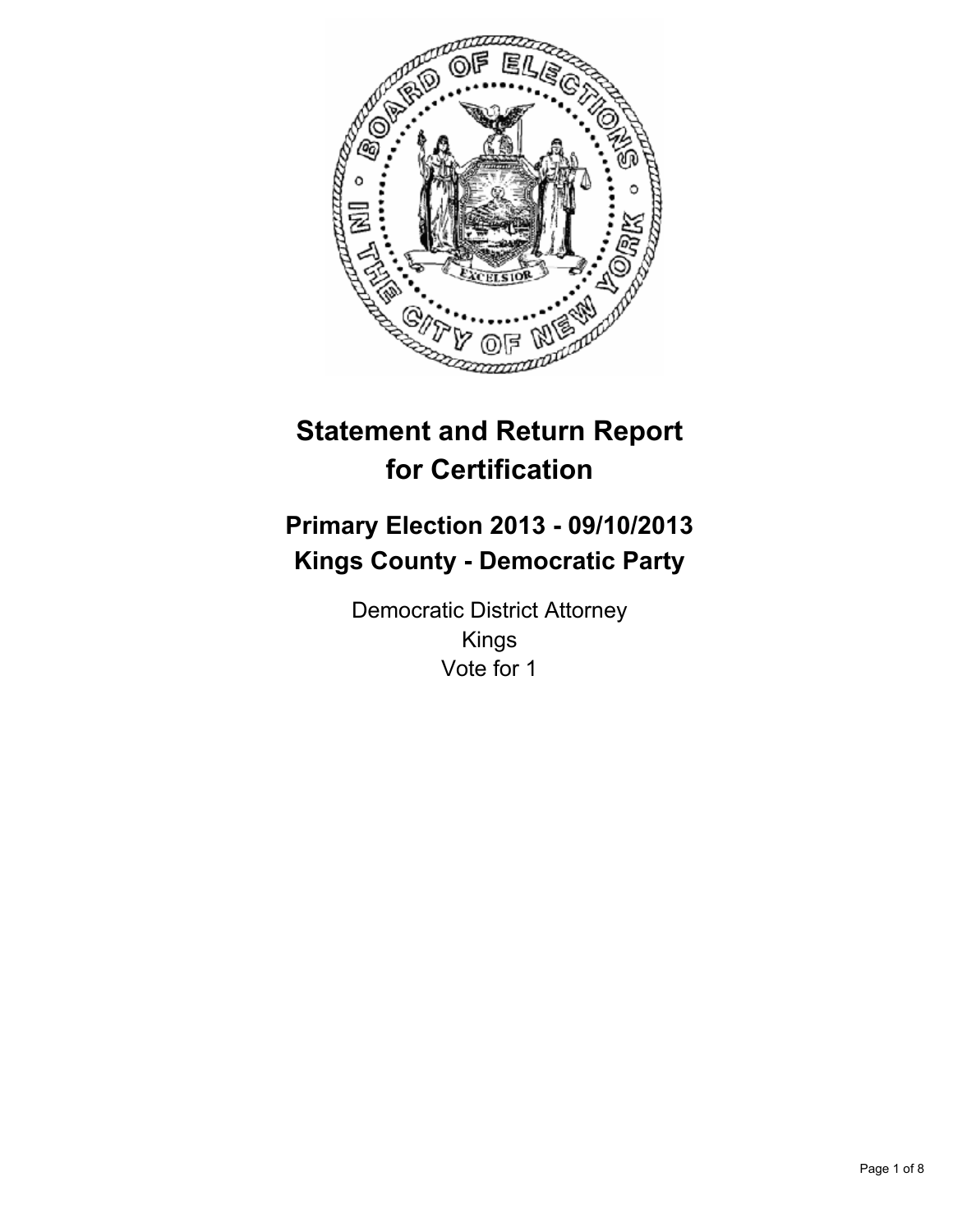

| <b>EMERGENCY</b>        | 310   |
|-------------------------|-------|
| ABSENTEE/MILITARY       | 264   |
| <b>FEDERAL</b>          | 0     |
| SPECIAL PRESIDENTIAL    | 0     |
| AFFIDAVIT               | 113   |
| <b>CHARLES J. HYNES</b> | 4,690 |
| KENNETH P. THOMPSON     | 3,643 |
| <b>Total Votes</b>      | 8.333 |

# **Assembly District 42**

| <b>EMERGENCY</b>             | 256   |
|------------------------------|-------|
| ABSENTEE/MILITARY            | 194   |
| <b>FEDERAL</b>               | 0     |
| SPECIAL PRESIDENTIAL         | 0     |
| AFFIDAVIT                    | 218   |
| <b>CHARLES J. HYNES</b>      | 3,894 |
| <b>KENNETH P. THOMPSON</b>   | 5,821 |
| ELIOT L. SPITZER (WRITE-IN)  |       |
| RODNEYSE BICHOTTE (WRITE-IN) |       |
| <b>Total Votes</b>           | 9.717 |
|                              |       |

#### **Assembly District 43**

| <b>EMERGENCY</b>                   | 222    |
|------------------------------------|--------|
| ABSENTEE/MILITARY                  | 309    |
| <b>FEDERAL</b>                     | 0      |
| SPECIAL PRESIDENTIAL               | 0      |
| <b>AFFIDAVIT</b>                   | 252    |
| <b>CHARLES J. HYNES</b>            | 3,826  |
| KENNETH P. THOMPSON                | 7,406  |
| UNATTRIBUTABLE WRITE-IN (WRITE-IN) |        |
| <b>Total Votes</b>                 | 11.233 |

| <b>EMERGENCY</b>                   | 333    |
|------------------------------------|--------|
| ABSENTEE/MILITARY                  | 255    |
| <b>FEDERAL</b>                     | 0      |
| SPECIAL PRESIDENTIAL               | 0      |
| AFFIDAVIT                          | 201    |
| <b>CHARLES J. HYNES</b>            | 5,237  |
| <b>KENNETH P. THOMPSON</b>         | 6,143  |
| UNATTRIBUTABLE WRITE-IN (WRITE-IN) | 4      |
| <b>Total Votes</b>                 | 11.384 |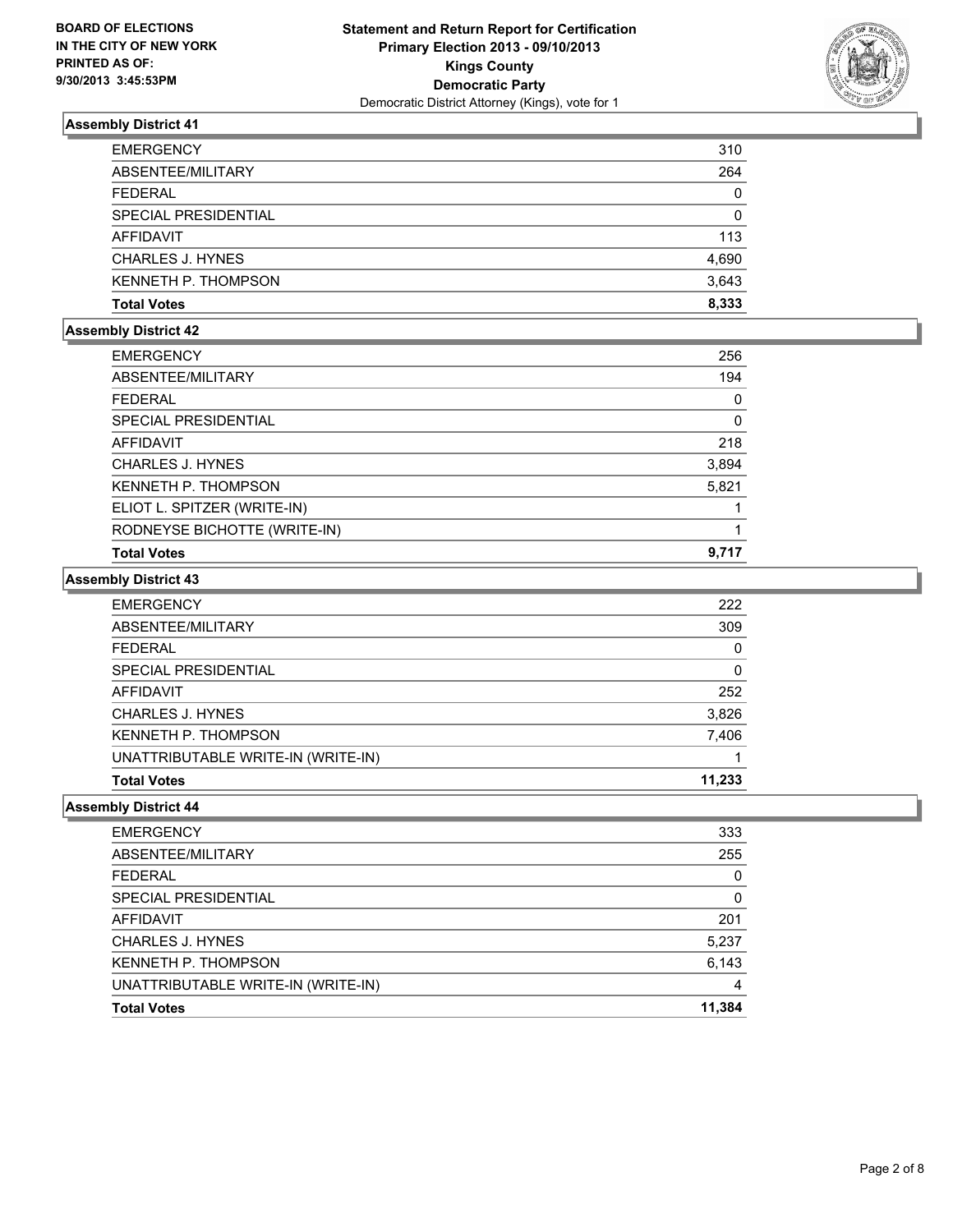

| <b>EMERGENCY</b>            | 22       |
|-----------------------------|----------|
| ABSENTEE/MILITARY           | 226      |
| <b>FEDERAL</b>              | 0        |
| <b>SPECIAL PRESIDENTIAL</b> | $\Omega$ |
| <b>AFFIDAVIT</b>            | 65       |
| <b>CHARLES J. HYNES</b>     | 3,541    |
| <b>KENNETH P. THOMPSON</b>  | 1.299    |
| AVIGDOR KRANCZER (WRITE-IN) |          |
| <b>Total Votes</b>          | 4.841    |

## **Assembly District 46**

| <b>EMERGENCY</b>                   | 133      |
|------------------------------------|----------|
| ABSENTEE/MILITARY                  | 286      |
| <b>FEDERAL</b>                     | 0        |
| SPECIAL PRESIDENTIAL               | $\Omega$ |
| AFFIDAVIT                          | 72       |
| CHARLES J. HYNES                   | 4,184    |
| <b>KENNETH P. THOMPSON</b>         | 2,382    |
| UNATTRIBUTABLE WRITE-IN (WRITE-IN) |          |
| <b>Total Votes</b>                 | 6.567    |

#### **Assembly District 47**

| <b>EMERGENCY</b>               | 202   |
|--------------------------------|-------|
| ABSENTEE/MILITARY              | 195   |
| <b>FEDERAL</b>                 | 0     |
| SPECIAL PRESIDENTIAL           | 0     |
| <b>AFFIDAVIT</b>               | 46    |
| <b>CHARLES J. HYNES</b>        | 2,219 |
| <b>KENNETH P. THOMPSON</b>     | 1,216 |
| <b>GERRY SPENCE (WRITE-IN)</b> |       |
| JOHN WALSH (WRITE-IN)          |       |
| <b>Total Votes</b>             | 3.437 |

| <b>EMERGENCY</b>                   | 112   |
|------------------------------------|-------|
| ABSENTEE/MILITARY                  | 143   |
| <b>FEDERAL</b>                     | 0     |
| SPECIAL PRESIDENTIAL               | 0     |
| AFFIDAVIT                          | 64    |
| <b>CHARLES J. HYNES</b>            | 4,956 |
| <b>KENNETH P. THOMPSON</b>         | 1,636 |
| UNATTRIBUTABLE WRITE-IN (WRITE-IN) |       |
| <b>Total Votes</b>                 | 6,593 |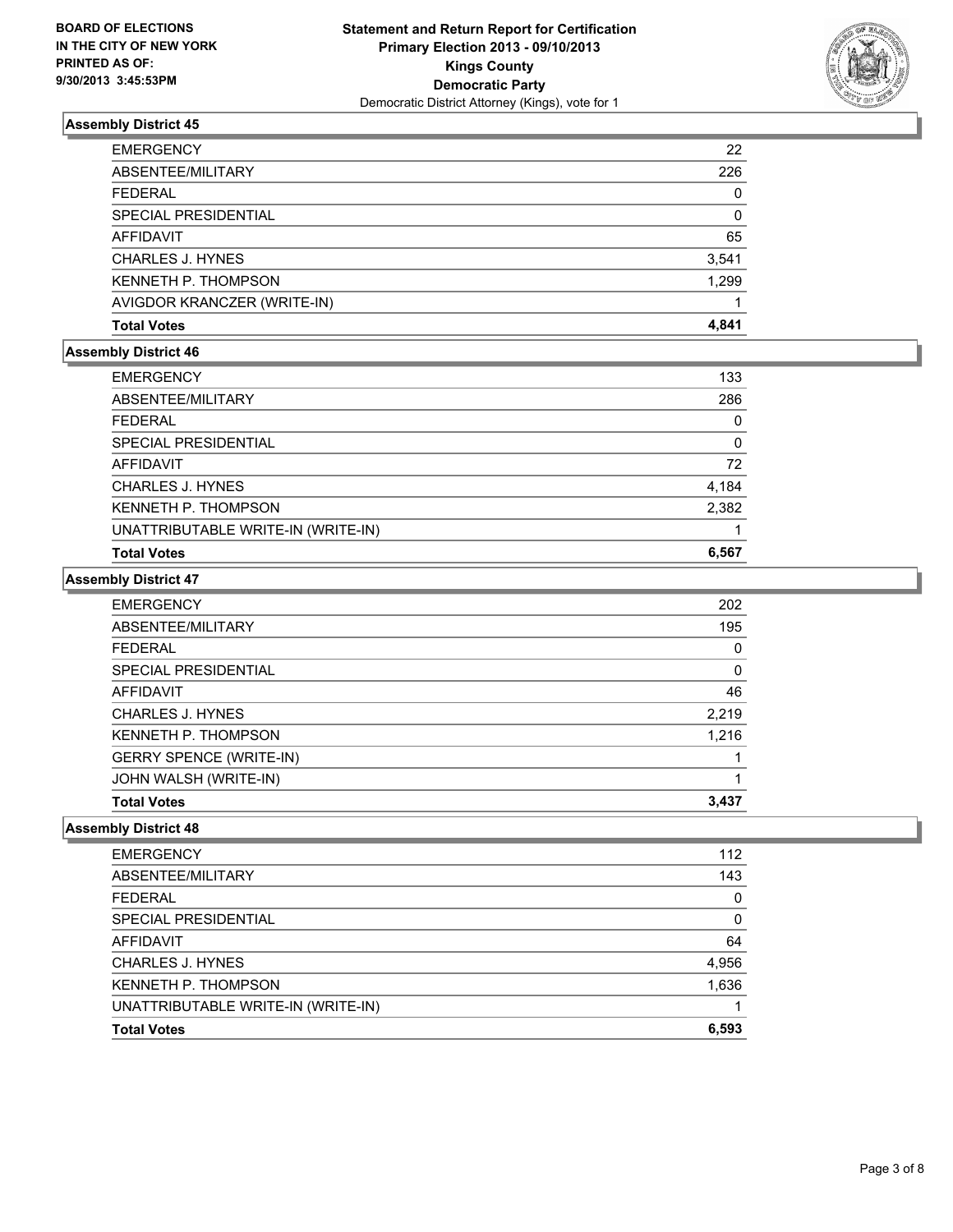

| <b>EMERGENCY</b>           | 87    |
|----------------------------|-------|
| ABSENTEE/MILITARY          | 93    |
| <b>FEDERAL</b>             | 0     |
| SPECIAL PRESIDENTIAL       | 0     |
| <b>AFFIDAVIT</b>           | 69    |
| <b>CHARLES J. HYNES</b>    | 1,629 |
| <b>KENNETH P. THOMPSON</b> | 1.015 |
| DANIEL YO (WRITE-IN)       |       |
| <b>Total Votes</b>         | 2.645 |

#### **Assembly District 50**

| <b>EMERGENCY</b>                   | 222    |
|------------------------------------|--------|
| ABSENTEE/MILITARY                  | 283    |
| <b>FEDERAL</b>                     | 0      |
| <b>SPECIAL PRESIDENTIAL</b>        | 0      |
| AFFIDAVIT                          | 200    |
| <b>CHARLES J. HYNES</b>            | 7,378  |
| KENNETH P. THOMPSON                | 4,477  |
| CHRISTOPHER FOSTER (WRITE-IN)      |        |
| LILLIAN O'REILLY (WRITE-IN)        |        |
| UNATTRIBUTABLE WRITE-IN (WRITE-IN) | 2      |
| <b>Total Votes</b>                 | 11,859 |

### **Assembly District 51**

| <b>EMERGENCY</b>           | 201   |
|----------------------------|-------|
| ABSENTEE/MILITARY          | 107   |
| <b>FEDERAL</b>             | 0     |
| SPECIAL PRESIDENTIAL       | 0     |
| AFFIDAVIT                  | 187   |
| <b>CHARLES J. HYNES</b>    | 2,290 |
| <b>KENNETH P. THOMPSON</b> | 2,979 |
| JOHN RUSSELL (WRITE-IN)    |       |
| <b>Total Votes</b>         | 5.270 |

| <b>Total Votes</b>         | 18,843 |
|----------------------------|--------|
| DANIEL K DUDIS (WRITE-IN)  |        |
| <b>KENNETH P. THOMPSON</b> | 11,752 |
| <b>CHARLES J. HYNES</b>    | 7,090  |
| <b>AFFIDAVIT</b>           | 437    |
| SPECIAL PRESIDENTIAL       | 0      |
| <b>FEDERAL</b>             | 0      |
| ABSENTEE/MILITARY          | 629    |
| <b>EMERGENCY</b>           | 1,306  |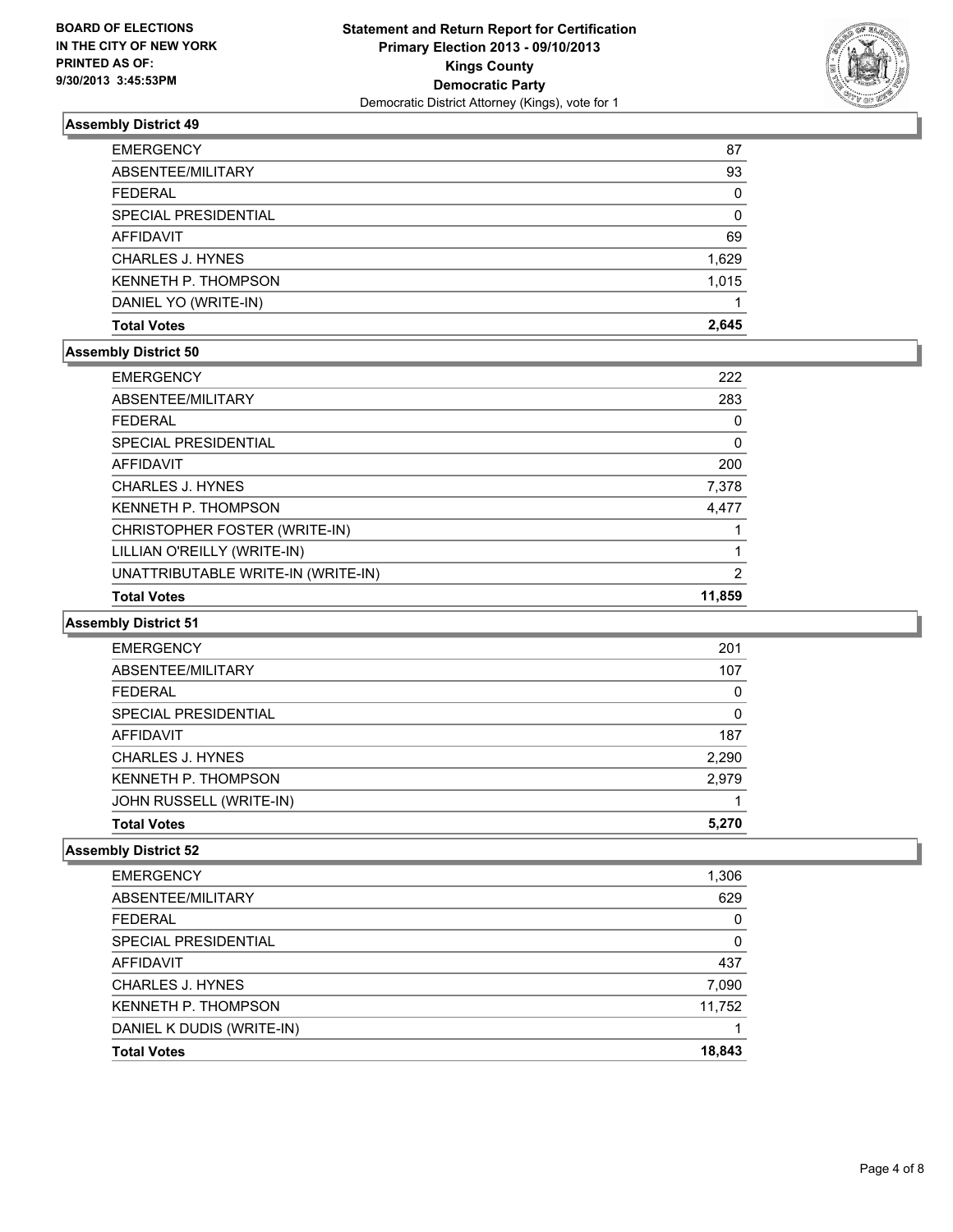

| <b>EMERGENCY</b>            | 237      |
|-----------------------------|----------|
| ABSENTEE/MILITARY           | 125      |
| <b>FEDERAL</b>              | 0        |
| SPECIAL PRESIDENTIAL        | $\Omega$ |
| <b>AFFIDAVIT</b>            | 187      |
| <b>CHARLES J. HYNES</b>     | 3,037    |
| KENNETH P. THOMPSON         | 4.079    |
| JANOS REV MARTON (WRITE-IN) |          |
| <b>Total Votes</b>          | 7.117    |

## **Assembly District 54**

| <b>EMERGENCY</b>           | 278   |
|----------------------------|-------|
| ABSENTEE/MILITARY          | 67    |
| FEDERAL                    | 0     |
| SPECIAL PRESIDENTIAL       | 0     |
| AFFIDAVIT                  | 181   |
| CHARLES J. HYNES           | 2,244 |
| <b>KENNETH P. THOMPSON</b> | 3,560 |
| <b>Total Votes</b>         | 5,804 |

#### **Assembly District 55**

| <b>Total Votes</b>         | 7,837 |
|----------------------------|-------|
| <b>KENNETH P. THOMPSON</b> | 5.104 |
| <b>CHARLES J. HYNES</b>    | 2,733 |
| AFFIDAVIT                  | 148   |
| SPECIAL PRESIDENTIAL       | 0     |
| <b>FEDERAL</b>             | 0     |
| ABSENTEE/MILITARY          | 137   |
| <b>EMERGENCY</b>           | 259   |

| <b>EMERGENCY</b>                   | 673      |
|------------------------------------|----------|
| ABSENTEE/MILITARY                  | 192      |
| <b>FEDERAL</b>                     | 0        |
| SPECIAL PRESIDENTIAL               | $\Omega$ |
| AFFIDAVIT                          | 204      |
| <b>CHARLES J. HYNES</b>            | 3,943    |
| <b>KENNETH P. THOMPSON</b>         | 7,529    |
| UNATTRIBUTABLE WRITE-IN (WRITE-IN) |          |
| <b>Total Votes</b>                 | 11,473   |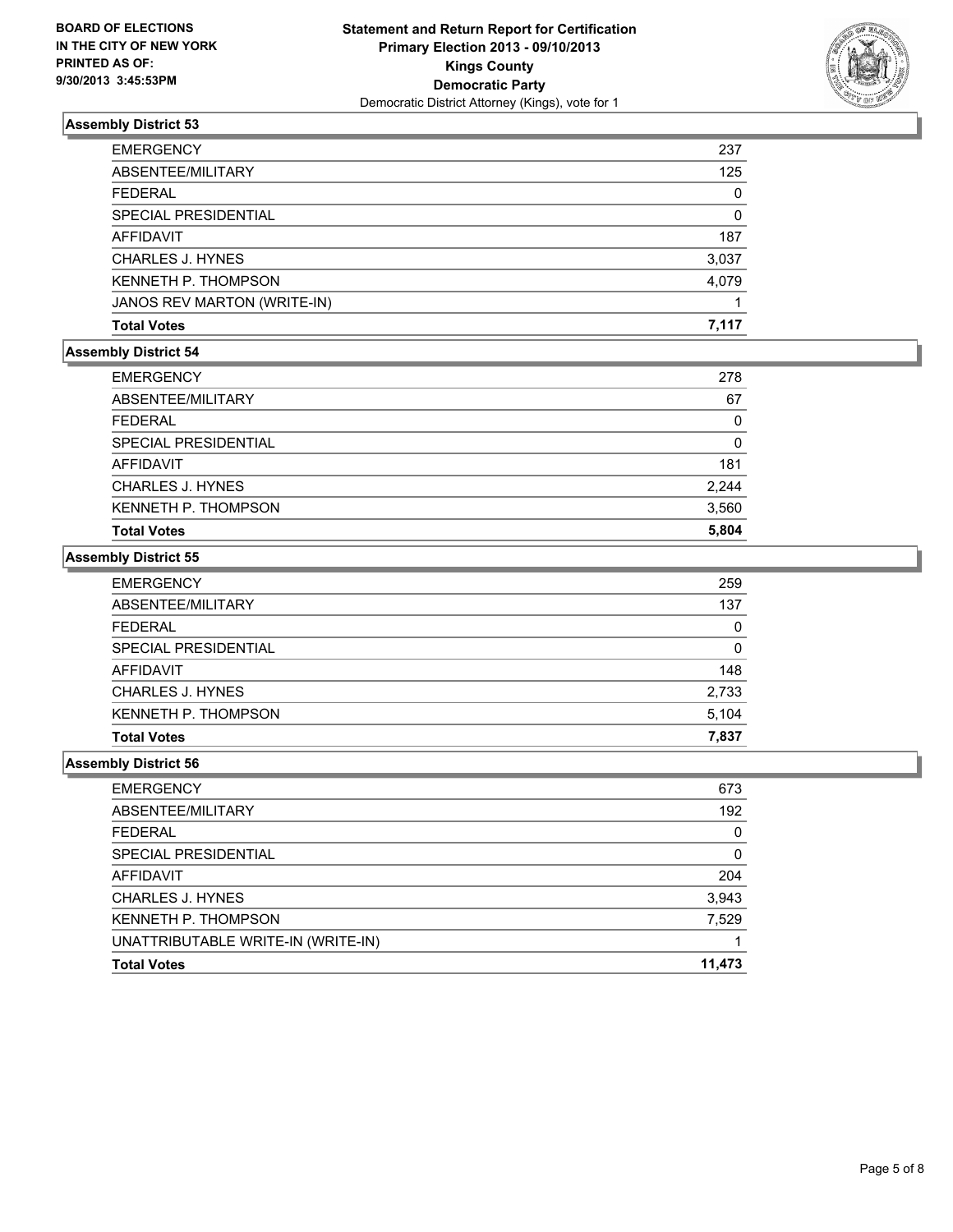

| <b>EMERGENCY</b>                   | 822    |
|------------------------------------|--------|
| ABSENTEE/MILITARY                  | 452    |
| <b>FEDERAL</b>                     | 0      |
| SPECIAL PRESIDENTIAL               | 0      |
| AFFIDAVIT                          | 336    |
| <b>CHARLES J. HYNES</b>            | 5,194  |
| KENNETH P. THOMPSON                | 11,431 |
| UNATTRIBUTABLE WRITE-IN (WRITE-IN) | 2      |
| <b>Total Votes</b>                 | 16.627 |

#### **Assembly District 58**

| <b>EMERGENCY</b>           | 522      |
|----------------------------|----------|
| ABSENTEE/MILITARY          | 275      |
| <b>FEDERAL</b>             | 0        |
| SPECIAL PRESIDENTIAL       | $\Omega$ |
| AFFIDAVIT                  | 171      |
| <b>CHARLES J. HYNES</b>    | 4,044    |
| <b>KENNETH P. THOMPSON</b> | 7,263    |
| <b>Total Votes</b>         | 11,307   |

#### **Assembly District 59**

| <b>EMERGENCY</b>                   | 523   |
|------------------------------------|-------|
| ABSENTEE/MILITARY                  | 194   |
| <b>FEDERAL</b>                     | 0     |
| SPECIAL PRESIDENTIAL               | 0     |
| AFFIDAVIT                          | 210   |
| <b>CHARLES J. HYNES</b>            | 4,807 |
| <b>KENNETH P. THOMPSON</b>         | 4,815 |
| FRANK HOGAN (WRITE-IN)             |       |
| NIKKI MORROW (WRITE-IN)            |       |
| UNATTRIBUTABLE WRITE-IN (WRITE-IN) |       |
| <b>Total Votes</b>                 | 9,625 |

| <b>EMERGENCY</b>                   | 89    |
|------------------------------------|-------|
| ABSENTEE/MILITARY                  | 137   |
| <b>FEDERAL</b>                     | 0     |
| SPECIAL PRESIDENTIAL               | 0     |
| <b>AFFIDAVIT</b>                   | 156   |
| <b>CHARLES J. HYNES</b>            | 3,261 |
| <b>KENNETH P. THOMPSON</b>         | 6,545 |
| UNATTRIBUTABLE WRITE-IN (WRITE-IN) |       |
| <b>Total Votes</b>                 | 9,807 |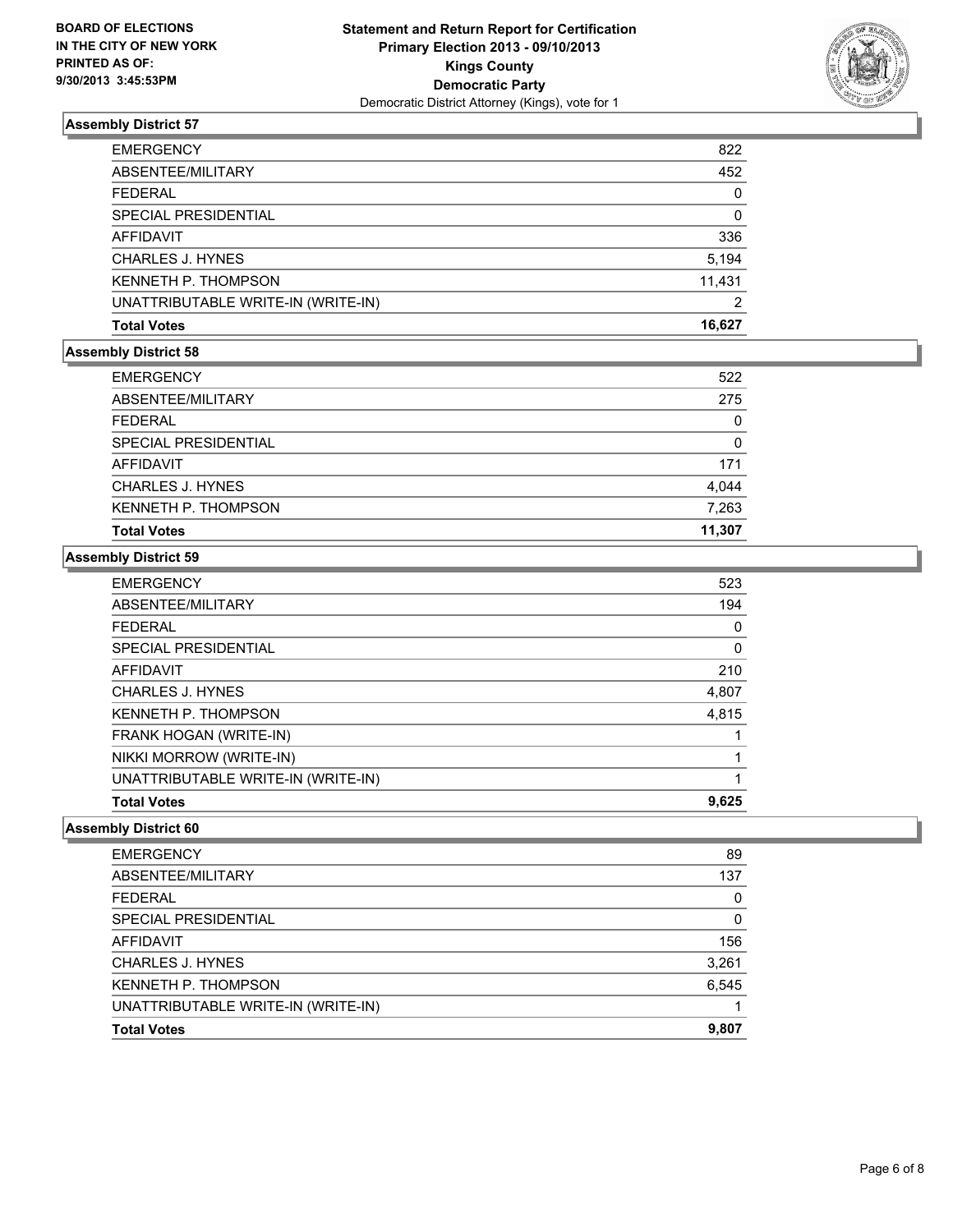

| <b>Total Votes</b>         | 1.559    |
|----------------------------|----------|
| <b>KENNETH P. THOMPSON</b> | 583      |
| <b>CHARLES J. HYNES</b>    | 976      |
| <b>AFFIDAVIT</b>           | 21       |
| SPECIAL PRESIDENTIAL       | $\Omega$ |
| <b>FEDERAL</b>             | $\Omega$ |
| ABSENTEE/MILITARY          | 42       |
| <b>EMERGENCY</b>           | 39       |